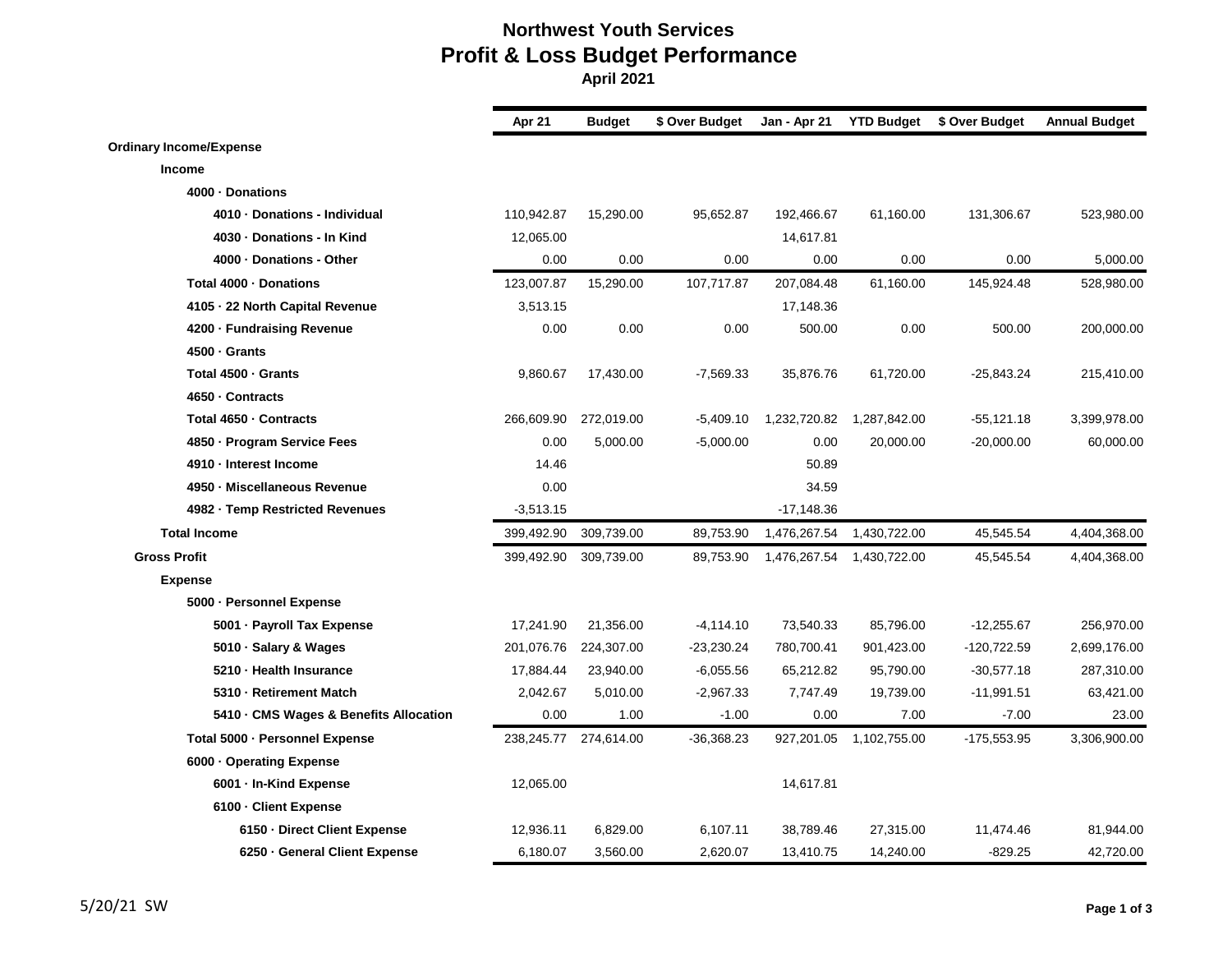## **Northwest Youth Services Profit & Loss Budget Performance April 2021**

|                                        | Apr 21    | <b>Budget</b> | \$ Over Budget | Jan - Apr 21 | <b>YTD Budget</b> | \$ Over Budget | <b>Annual Budget</b> |  |
|----------------------------------------|-----------|---------------|----------------|--------------|-------------------|----------------|----------------------|--|
| Total 6100 - Client Expense            | 19,116.18 | 10,389.00     | 8,727.18       | 52,200.21    | 41,555.00         | 10,645.21      | 124,664.00           |  |
| 6600 · Youth Jobs Contracting          | 1,119.93  | 854.00        | 265.93         | 2,128.53     | 3,416.00          | $-1,287.47$    | 10,248.00            |  |
| 6711 - Leasing Expense                 |           |               |                |              |                   |                |                      |  |
| 6740 - Leasing Expense - Offices       | 14,718.00 | 7,683.00      | 7,035.00       | 45,331.94    | 29,613.00         | 15,718.94      | 93,189.00            |  |
| 6750 - Leasing Expense - Housing       | 34,603.96 | 30,625.00     | 3,978.96       | 212,131.05   | 122,500.00        | 89,631.05      | 377,367.00           |  |
| 6840 · Utilities & Occupancy - Offices | 4,457.68  | 3,480.00      | 977.68         | 15,894.41    | 13,920.00         | 1,974.41       | 41,760.00            |  |
| 6850 · Utilities & Occupancy - Housing | 2,555.43  | 1,775.00      | 780.43         | 10,622.13    | 7,100.00          | 3,522.13       | 21,300.00            |  |
| Total 6711 - Leasing Expense           | 56,335.07 | 43,563.00     | 12,772.07      | 283,979.53   | 173,133.00        | 110,846.53     | 533,616.00           |  |
| 7020 - Professional Services           | 21,091.00 | 8,990.00      | 12,101.00      | 62,355.61    | 35,960.00         | 26,395.61      | 120,283.00           |  |
| 7030 - Legal Fees                      | 1,101.00  | 1,540.00      | $-439.00$      | 18,350.50    | 6,160.00          | 12,190.50      | 18,480.00            |  |
| 7040 - Technical Services              | 8,882.50  | 7,970.00      | 912.50         | 37,450.52    | 31,880.00         | 5,570.52       | 95,990.00            |  |
| 7050 · Technology Supplies             | 202.00    | 380.00        | $-178.00$      | 5,440.17     | 1,520.00          | 3,920.17       | 6,960.00             |  |
| 7060 - Software and Subscriptions      | 1,204.48  | 285.00        | 919.48         | 4,927.08     | 4,140.00          | 787.08         | 8,064.00             |  |
| 7110 - Office Supplies                 | 290.06    | 245.00        | 45.06          | 1,897.59     | 980.00            | 917.59         | 2,940.00             |  |
| 7150 - Program Supplies                | 271.75    | 396.00        | $-124.25$      | 346.75       | 1,584.00          | $-1,237.25$    | 4,752.00             |  |
| 7160 · Small Tools & Equipment         | 0.00      | 375.00        | $-375.00$      | 286.94       | 1,500.00          | $-1,213.06$    | 4,500.00             |  |
| 7200 - Communications                  | 3,239.05  | 2,140.00      | 1,099.05       | 12,640.66    | 8,560.00          | 4,080.66       | 25,680.00            |  |
| 7310 - Postage                         | 11.00     | 150.00        | $-139.00$      | 396.00       | 600.00            | $-204.00$      | 1,800.00             |  |
| 7460 - Repair Expense                  | 3,591.85  | 18,965.00     | $-15,373.15$   | 10,511.12    | 75,860.00         | $-65,348.88$   | 227,584.00           |  |
| 7600 - Vehicle Expense                 | 708.64    | 370.00        | 338.64         | 2,841.57     | 1,480.00          | 1,361.57       | 9,440.00             |  |
| 7710 · Mileage & Parking               | 99.46     | 1,340.00      | $-1,240.54$    | 1.818.39     | 6,360.00          | $-4,541.61$    | 19,455.00            |  |
| 7800 - Training Expense                | 1,178.54  | 817.00        | 361.54         | 1,758.47     | 3,268.00          | $-1,509.53$    | 9,804.00             |  |
| 7820 · Travel Expense                  | 0.00      | 0.00          | 0.00           | 0.00         | 0.00              | 0.00           | 2,400.00             |  |
| 7850 - Meeting Expense                 | 655.76    | 120.00        | 535.76         | 655.76       | 480.00            | 175.76         | 1,260.00             |  |
| 7900 - Printing & Copying              | 1,035.77  | 1,835.00      | $-799.23$      | 6,316.40     | 7,340.00          | $-1,023.60$    | 22,020.00            |  |
| 8000 - Staff Recognition               | 50.00     | 200.00        | $-150.00$      | 156.95       | 800.00            | $-643.05$      | 2,400.00             |  |
| 8020 - Donor Recognition               | 0.00      | 10.00         | $-10.00$       | 163.05       | 40.00             | 123.05         | 120.00               |  |
| 8050 · Fundraising Expense             | 39.12     | 500.00        | $-460.88$      | 284.25       | 2,000.00          | $-1,715.75$    | 31,000.00            |  |
| 8110 - Liability Insurance             | 2,939.49  | 3,196.00      | $-256.51$      | 12,495.66    | 12,784.00         | $-288.34$      | 39,374.00            |  |
| 8310 · Dues, Fees, Licenses            | 0.00      | 270.00        | $-270.00$      | 1,566.23     | 1,080.00          | 486.23         | 4,020.00             |  |
| 8400 - Bank & Other Fees               | 135.33    | 395.00        | $-259.67$      | 2.855.66     | 1,580.00          | 1,275.66       | 4,740.00             |  |
| 8500 - Miscellaneous Expense           | 580.70    |               |                | 547.99       |                   |                |                      |  |